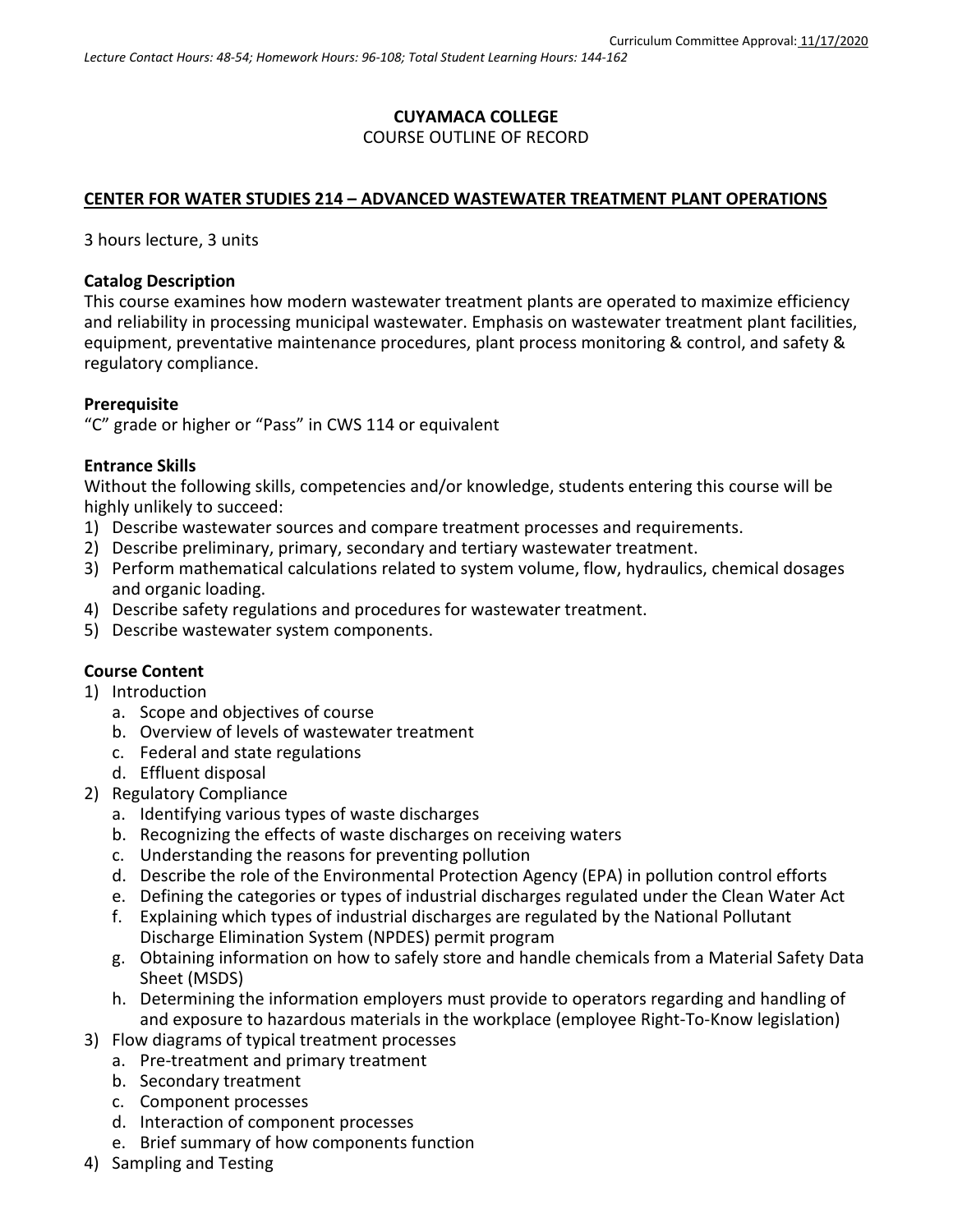- a. Collecting representative samples of influents to and effluents from a treatment process as well as sample the process
- b. Preparing samples for analysis
- c. Performing plant control tests, such as BOD5, Coliform Bacteria, DO, etc.
- d. Analyzing plant effluent in accordance with NPDES permit requirements
- e. Recognizing shortcomings or precautions for the plant control and NPDES permit requirements
- f. Working safely in a laboratory and properly recording laboratory tests results
- 5) Odor Control
	- a. Determining the source and cause of odors
	- b. Responding to odor complaints
	- c. Solving odor problems
- 6) Nitrogen and Phosphorus Removal
	- a. Explaining the need for Nitrogen and Phosphorus removal
	- b. Describing some of the systems used to remove Nitrogen and Phosphorus at various treatment plants
	- c. Sample influent and effluent, interpret laboratory results, and make appropriate adjustments in the treatment process
	- d. Recognizing abnormal operating conditions and taking corrective action to ensure proper Nitrogen and Phosphorus removal.
- 7) Solids Thickening and Stabilization
	- a. Discussing the various methods of solid handling and knowing how to operate and maintain these processes
	- b. Determining loadings on solids handling facilities and sludge digesters
	- c. Explaining how a sludge digester work and the factors that influence and control the digester process
	- d. Collecting samples, interpret laboratory results, and make appropriate adjustments in the solids handling processes and sludge digesters
	- e. Recognizing factors that indicate that solids handling processes and sludge digesters are not performing properly, identify the source of the problem, and take corrective actions
- 8) Industrial Waste Treatment
	- a. Explaining the type of work done by an industrial wastewater treatment plant operator
	- b. Describing the general types of contaminants found in the wastewater from various industries
	- c. Explaining the differences between industrial waste treatment and pollution prevention
	- d. Identify general types of pollution prevention opportunities in the areas of good operating practices, material substitution, and process modification
	- e. Explaining the difference between concentration and mass of pollutants
	- f. Describing the effects of industrial wastewaters on wastewater collection, treatment, and disposal systems
	- g. Identifying industrial pollution sources and recommend techniques to minimize pollutants at the source
- 9) Wastewater Reclamation and Reuse
	- a. Describing the various methods of wastewater reclamation and reuse
	- b. Developing operational strategies for wastewater reclamation and reuse
	- c. Monitor wastewater reclamation and reuse programs and make appropriate adjustments in treatment processes.

# **Course Objectives**

Students will be able to:

- 1) Assess and evaluate the performance and operation of various wastewater unit processes.
- 2) Calculate quantities of specific constituents in wastewater and describe their sources.
- 3) Interpret federal and state laws and regulations as they relate to wastewater treatment processes including NPDES permit requirements.
- 4) Discuss the options for water recycling and future industry trends.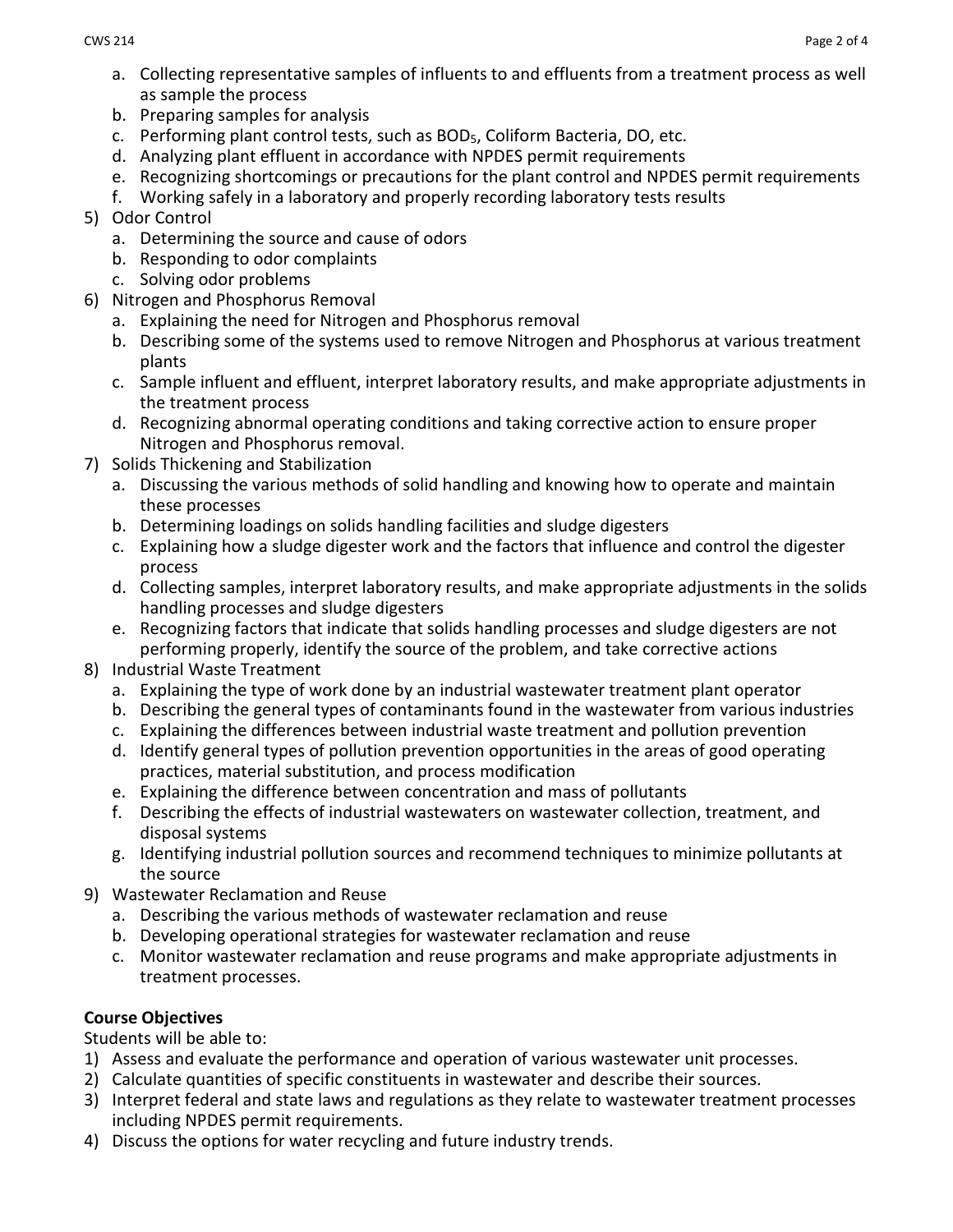- 5) Identify, evaluate and suggest potential solutions for safety hazards applicable to wastewater treatment operations.
- 6) Demonstrate knowledge and usage of proper wastewater plant terminology.
- 7) Comprehend the principles of operating an advanced wastewater treatment plant.
- 8) Use mathematical computations to assess and evaluate performance and operation of various advanced wastewater treatment unit processes.
- 9) Describe important technical concepts associated with advanced wastewater treatment both orally and in writing.
- 10) Demonstrate workplace-related safety skills and positive workplace attitudes required of a knowledgeable wastewater professional.
- 11) Demonstrate comprehension of advanced computer operations and skills related to wastewater treatment process control by wastewater treatment simulation software.

## **Method of Evaluation**

A grading system will be established by the instructor and implemented uniformly. Grades will be based on demonstrated proficiency in subject matter determined by multiple measurements for evaluation, one of which must be essay exams, skills demonstration or, where appropriate, the symbol system.

- 1) Projects
- 2) Homework assignments
- 3) Quizzes
- 4) Exams
- 5) Projects and assignments utilizing the Field Operations Skills Yard

# **Special Materials Required of Student**

None

### **Minimum Instructional Facilities**

Smart classroom

# **Method of Instruction**

- 1) Lecture and discussion
- 2) Audiovisual
- 3) Field trips
- 4) Demonstrations utilizing the Field Operations Skills Yard

# **Out-of-Class Assignments**

- 1) Reading assignments
- 2) Writing assignments
- 3) Projects

# **Texts and References**

- 1) Required (representative examples):
	- a. Kawamura, Susumu. *Integrated Design and Operation of Water Treatment Facilities*. 2nd edition. Wiley, 2000.
	- b. Kerri, Kenneth. *Operation of Wastewater Treatment Plants, Volume 2*. 7th edition. CSU Foundation, 2007.
- 2) Supplemental: None

# **Student Learning Outcomes**

Upon successful completion of this course, students will be able to:

- 1) Explain in detail, the purpose of each advanced wastewater treatment plant process.
- 2) Compare normal and abnormal operational procedures including the application of laboratory results to process control and equipment and facilities maintenance.